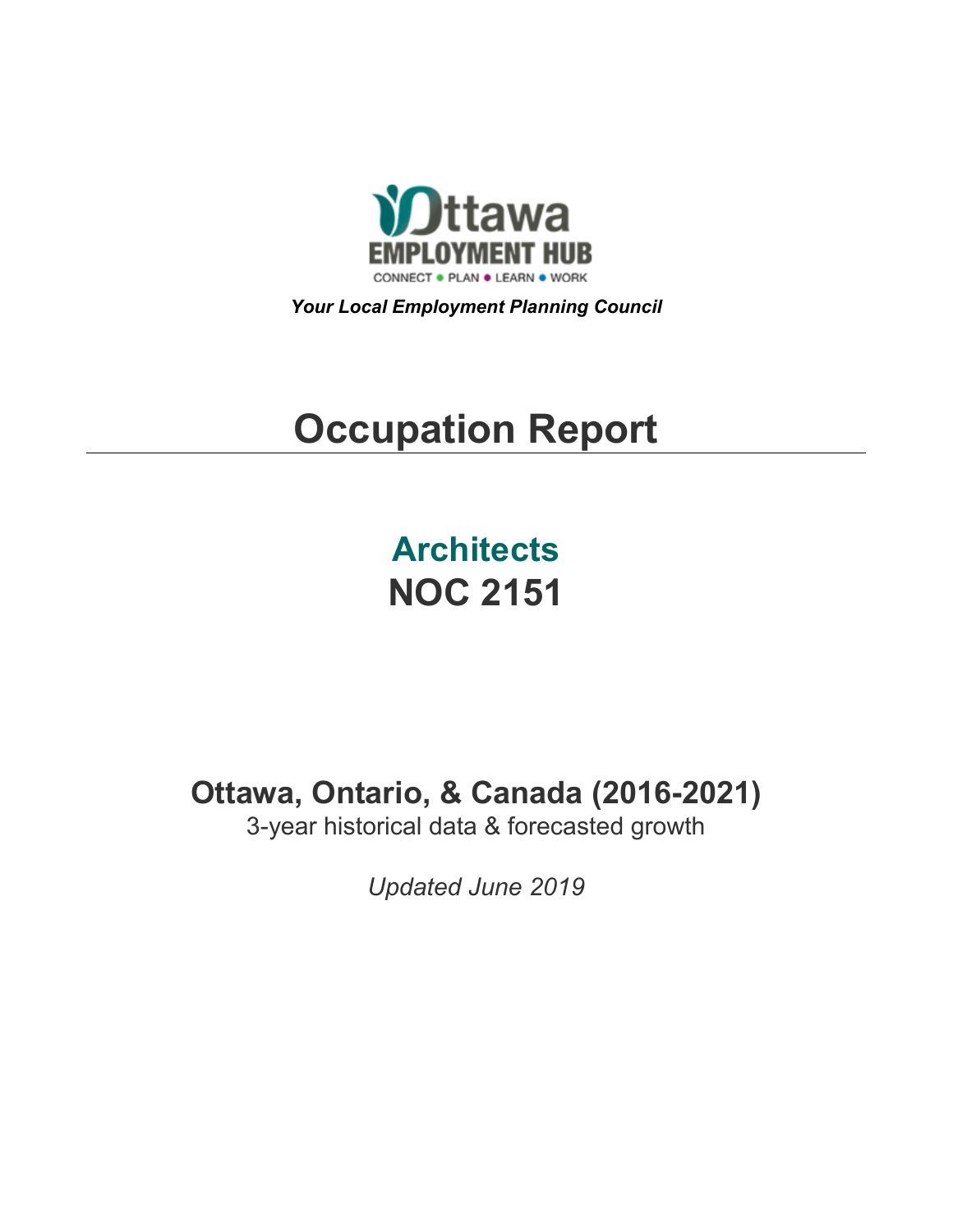

| <b>Architects</b> | <b>Ottawa Outlook</b>                                       |
|-------------------|-------------------------------------------------------------|
| NOC 2151          | Limited $\star$ Fair $\star \star$ Good $\star \star \star$ |
|                   | Based on past and forecasted growth.                        |

#### **A Local Snapshot**

- Employment in this occupation **increased in Ottawa from 2016 to 2018** (**13.1%**); it is forecast to **increase additional 13.3%** over the next three years.
- **1.6%** were **unemployed in Ottawa in 2016; 102 (16.2%)** of those in this occupation were **selfemployed**.
- **Median hourly wage** for this occupation was **\$36.56**.
- **71.9%** of the 2018 jobs were in the **Architectural, engineering and related services** industry sector.
- Ottawa has a **slightly lower share of this occupation** than the nation.
- **Provincially**, this occupation showed a decrease from 2016 to 2018 (**3.9%**); it is expected to increase over the next three years (**5.6%**).
- *Canada Job Bank* forecasted **fair** employment potential for this occupation in Ottawa from 2018-2020.

#### **Overview**

| <b>Ottawa Jobs (2018)</b>          | 630 $(16\% \text{ self-employeed} = 102)$ |                       |      |
|------------------------------------|-------------------------------------------|-----------------------|------|
| 2016 Ottawa Unemployment Rate      | 1.6%                                      | Ontario               | 2.7% |
| Location Quotient to Nation (2018) | 0.96                                      |                       |      |
| Change in Jobs (2016 - 2018)       | 13.1%                                     | $(2018 - 2021)$ 13.3% |      |

*NOTE: Location quotient (LQ) is a way of quantifying how concentrated a particular occupation is in a region compared to the nation or province. A quotient of 1.00 means Ottawa has the same share of the occupation as the nation/province. A quotient higher than 1.00 means Ottawa has a greater share, and lower than 1.00 means Ottawa's share is lower than the average.*

### **OTTAWA | Percentile Earnings** *(not including self-employed)*



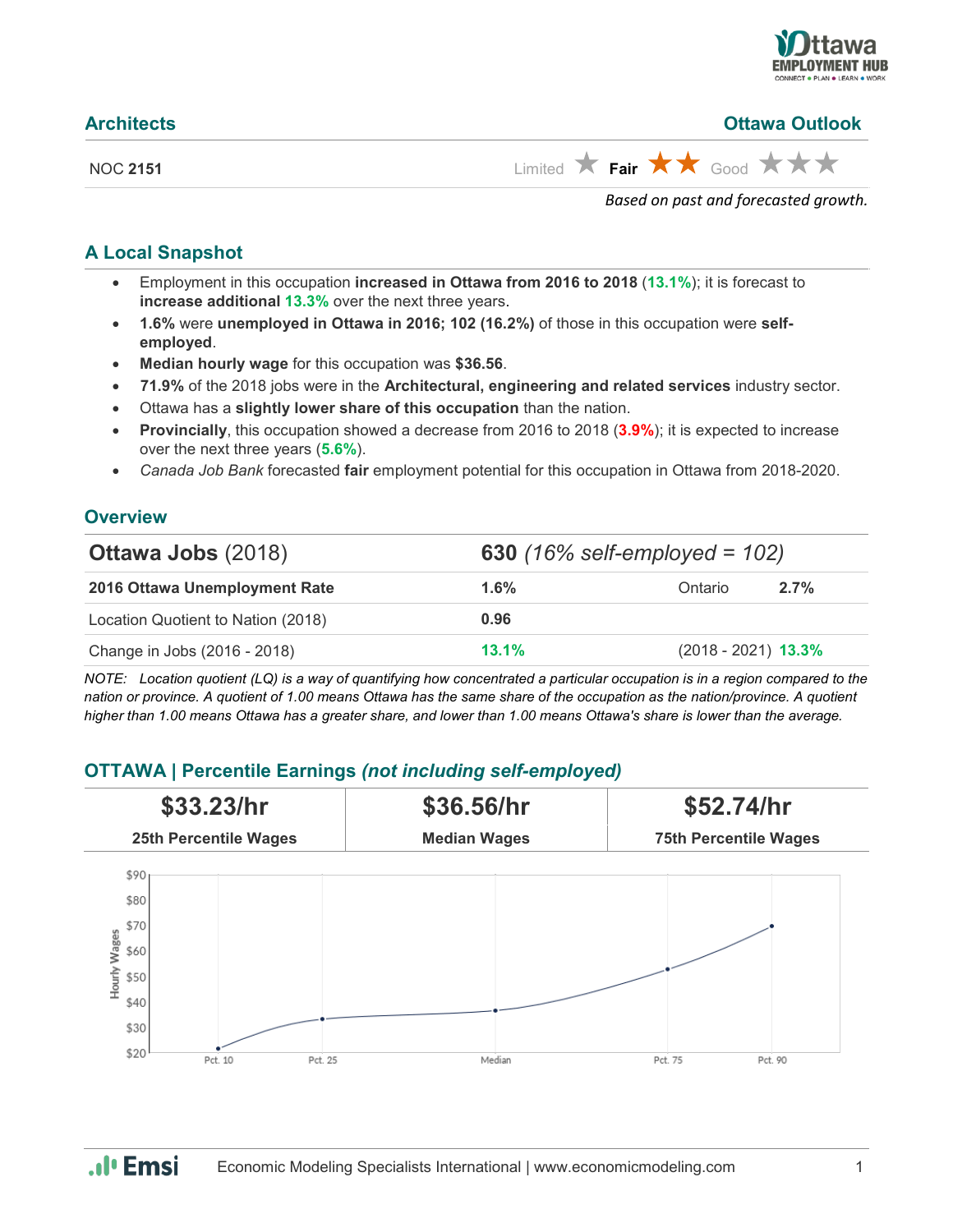

## **Ottawa | Growth**

| 557              | 714              | 157                | 28.2%                |
|------------------|------------------|--------------------|----------------------|
| <b>2016 Jobs</b> | <b>2021 Jobs</b> | Change (2016-2021) | % Change (2016-2021) |

## **Regional Trends**



|           | <b>Region</b> |               | <b>2016 Jobs</b> | 2021 Jobs      | Change | % Change |
|-----------|---------------|---------------|------------------|----------------|--------|----------|
| $\bullet$ | Ottawa        |               | 557              | 714            | 157    | 28.2%    |
| $\bullet$ | Ontario       |               | 9,166            | 9,304          | 138    | 1.5%     |
| $\bullet$ | Canada        |               | 20,791           | 21,417         | 626    | 3.0%     |
|           |               | <b>Ottawa</b> |                  | <b>Ontario</b> |        | Canada   |
| 2016 Jobs |               | 557           |                  | 9,166          |        | 20,791   |
| 2017 Jobs |               | 607           |                  | 9,178          |        | 20,603   |
| 2018 Jobs |               | 630           |                  | 8,813          |        | 20,370   |
| 2019 Jobs |               | 660           |                  | 8,980          |        | 20,730   |
| 2020 Jobs |               | 689           |                  | 9,155          |        | 21,104   |
| 2021 Jobs |               | 714           |                  | 9,304          |        | 21,417   |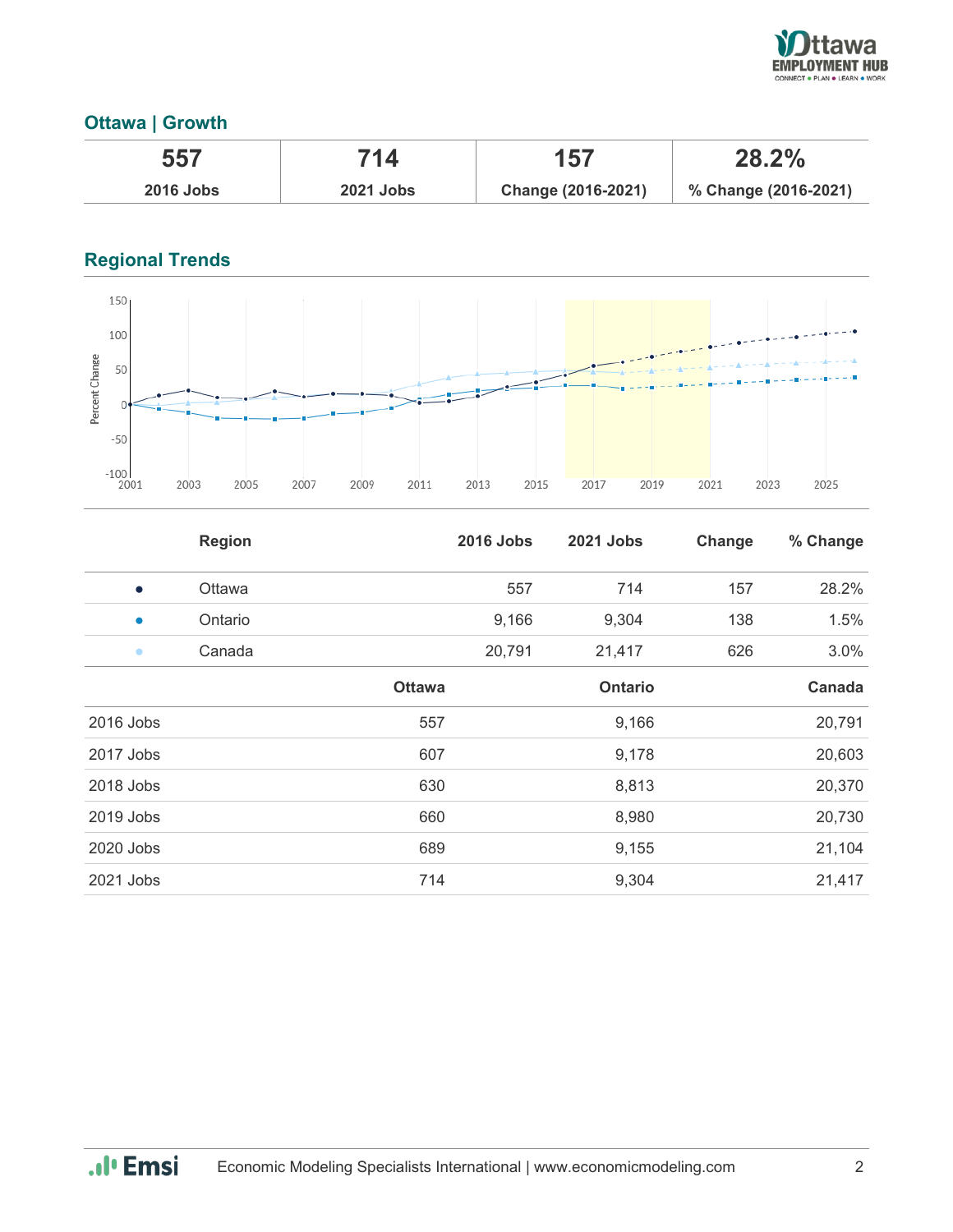

### **Ottawa | Industries Employing this Occupation**

| <b>Industry</b>                                     | <b>Occupation</b><br>Jobs in<br><b>Industry</b><br>(2018) | $%$ of<br><b>Occupation</b><br>in Industry<br>(2018) | % of Total<br>Jobs in<br><b>Industry</b><br>(2018) |
|-----------------------------------------------------|-----------------------------------------------------------|------------------------------------------------------|----------------------------------------------------|
| Architectural, engineering and related services     | 453                                                       | 71.9%                                                | 5.4%                                               |
| Other federal services (9112-9119)                  | 73                                                        | 11.6%                                                | 0.1%                                               |
| Local, municipal and regional public administration | 19                                                        | $3.0\%$                                              | 0.1%                                               |
| Residential building construction                   | 16                                                        | 2.5%                                                 | $0.2\%$                                            |
| Defence services                                    | 10                                                        | 1.6%                                                 | $0.1\%$                                            |

*NOTE: Inverse staffing patterns provides a table of percentages that shows how regional occupations are divided up among regional industries. For example, an inverse staffing pattern for registered nurses may show that 70% of RNs are employed by hospitals, 10% by local government (i.e., public schools), 10% by nursing homes, and 10% by offices of physicians.*

#### **Educational programs and completions in Ottawa** *(public institutions only***)**

| 5               |                                                            | 346                       |                           |
|-----------------|------------------------------------------------------------|---------------------------|---------------------------|
|                 | Programs (2016)                                            | <b>Completions (2016)</b> |                           |
| <b>CIP Code</b> | Program                                                    |                           | <b>Completions (2016)</b> |
| 04.09           | Architectural sciences and technology                      |                           | 163                       |
| 04.02           | Architecture (BArch, BA, BS, BSc, MArch, MA, MS, MSc, PhD) |                           | 122                       |
| 19.06           | Housing and human environments                             |                           | 31                        |
| 04.08           | Architectural history and criticism                        |                           | 21                        |
| 04.04           | Environmental design/architecture                          |                           | 9                         |

*NOTE: EMSI Analyst uses Statistics Canada's PSIS data to compile completions for postsecondary programs offered in Canada, classified by the 2016 CIP codes. 2016 data includes those who graduated in spring 2017.*

#### **Job Postings by Month**



*NOTE: Based on newly published job postings first found between January 01, 2018 and December 31, 2018 AND location is Ottawa Census Sub-division, Vicinity Jobs.*